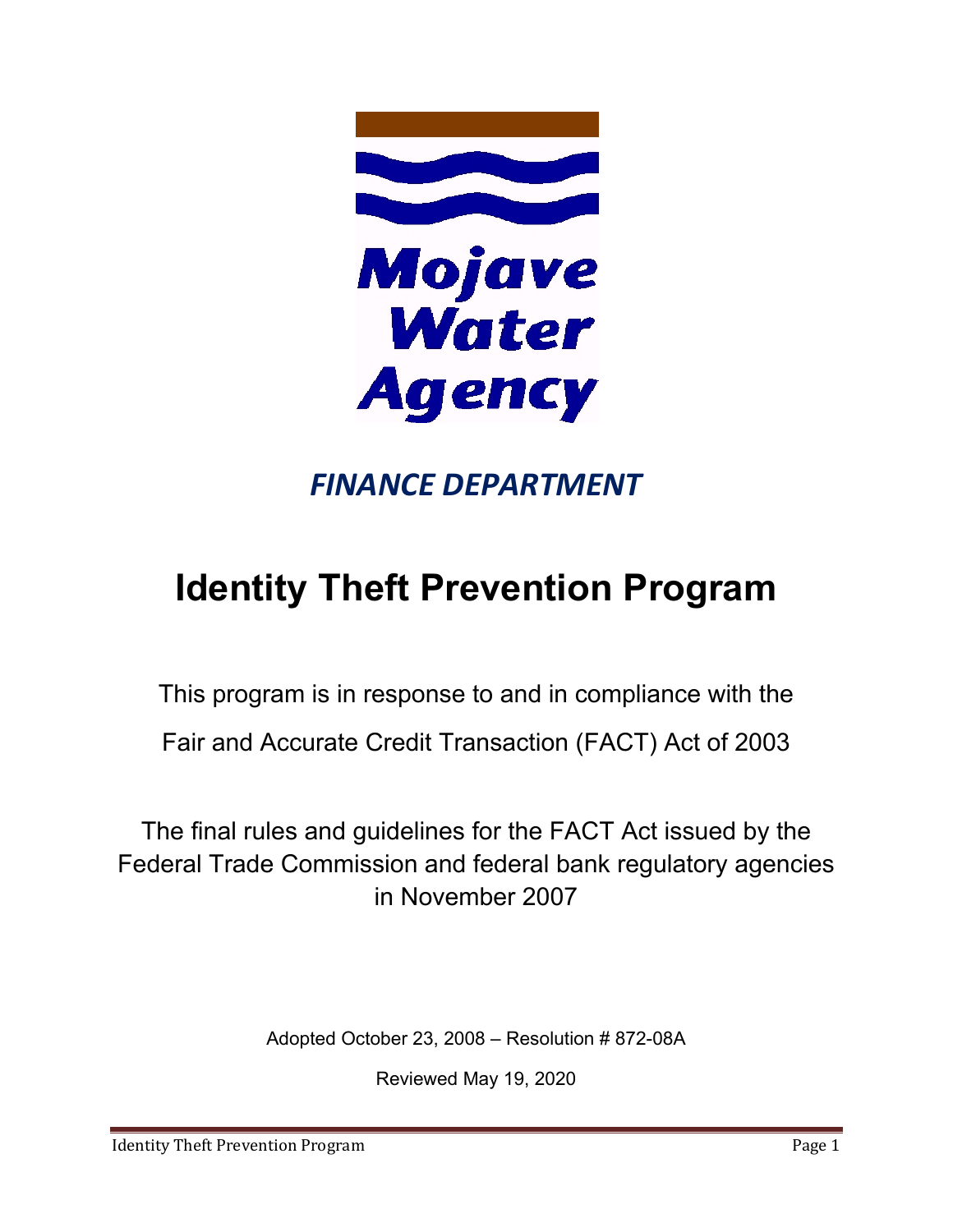# **Identity Theft Prevention Program**

### Purpose

This document was created in order to comply with regulations issued by the Federal Trade Commission (FTC) as part of the implementation of the Fair and Accurate Credit Transaction (FACT) Act of 2003. The FACT Act requires that financial institutions and creditors implement written programs which provide for detection of and response to specific activities ("red flags") that could be related to identity theft. These programs must be in place by November 1, 2008.

The FTC regulations require that the program must:

- 1. Identify relevant red flags and incorporate them into the program
- 2. Identify ways to detect red flags
- 3. Include appropriate responses to red flags
- 4. Address new and changing risks through periodic program updates
- 5. Include a process for administration and oversight of the program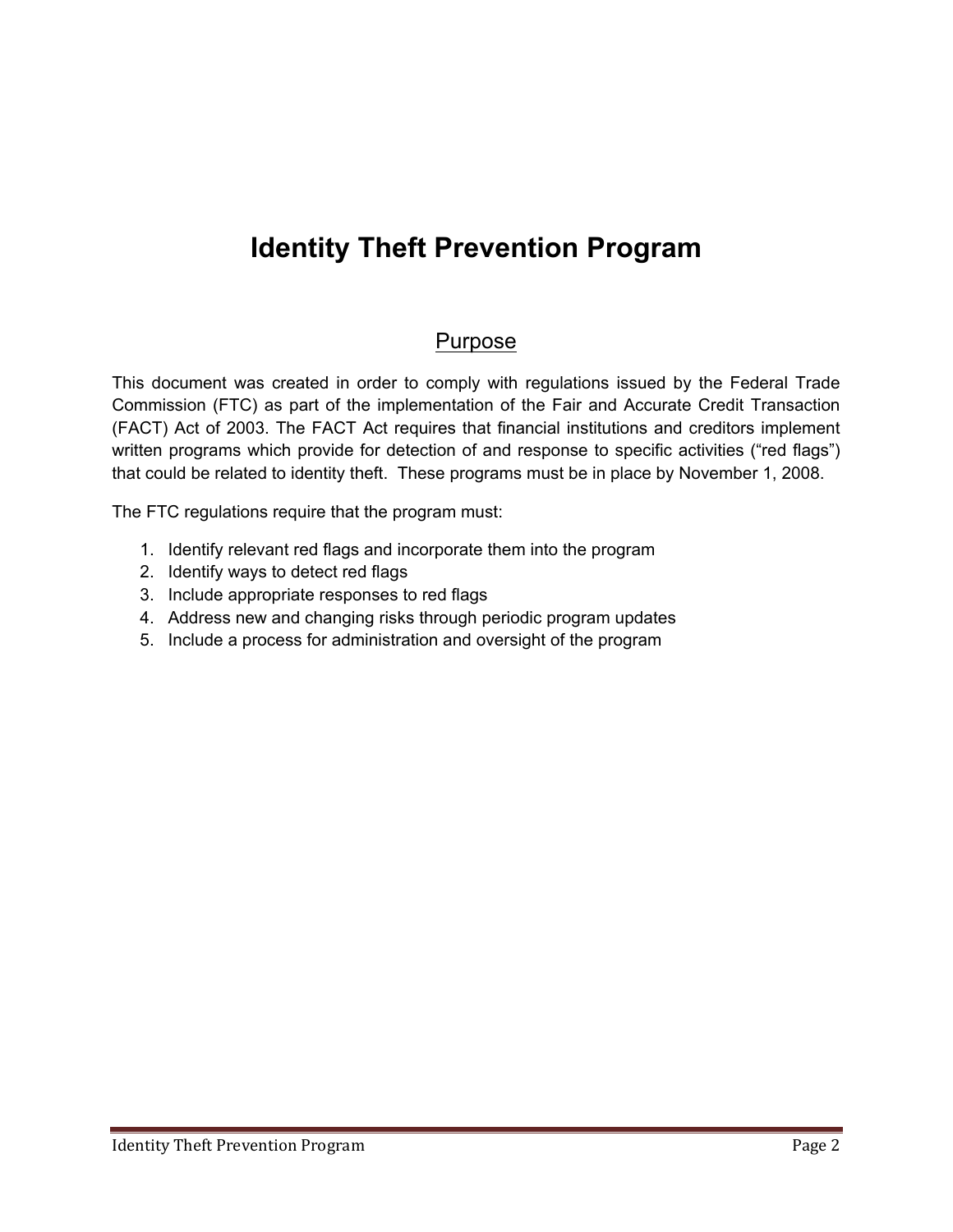## Program Details

#### Relevant Red Flags

Red flags are warning signs or activities that alert a creditor to potential identity theft. The guidelines published by the FTC include 26 examples of red flags which fall into the five categories below:

- Alerts, notifications, or other warnings received from consumer reporting agencies or service providers
- Presentation of suspicious documents
- Presentation of suspicious personal identifying information
- Unusual use of, or other suspicious activity related to, a covered account
- Notice from customers, victims of identity theft, or law enforcement authorities

After reviewing the FTC guidelines and examples, the Finance Department determined that the following red flags are applicable to customer accounts. These red flags, and the appropriate responses, are the focus of this program.

- A consumer credit reporting agency reports the following in response to a credit check request:
	- o Fraud or active duty alert
	- o Credit freeze
	- o The Social Security Number (SSN) is invalid or belongs to a deceased person
	- $\circ$  The age or gender on the credit report is clearly inconsistent with information provided by the customer
- Suspicious Documents and Activities
	- o Documents provided for identification appear to have been altered or forged.
	- o The photograph on the identification is not consistent with the physical appearance of the customer.
	- o Other information on the identification is not consistent with information provided by the customer.
	- $\circ$  The customer does not provide required identification documents when attempting to establish an account or make a payment.
	- o A customer refuses to provide proof of identity when discussing an established customer account.
	- $\circ$  A person other than the account holder or co-applicant requests information or asks to make changes to an established customer account.
- An employee requests information about a customer account, and the request is inconsistent with the regular operating procedures.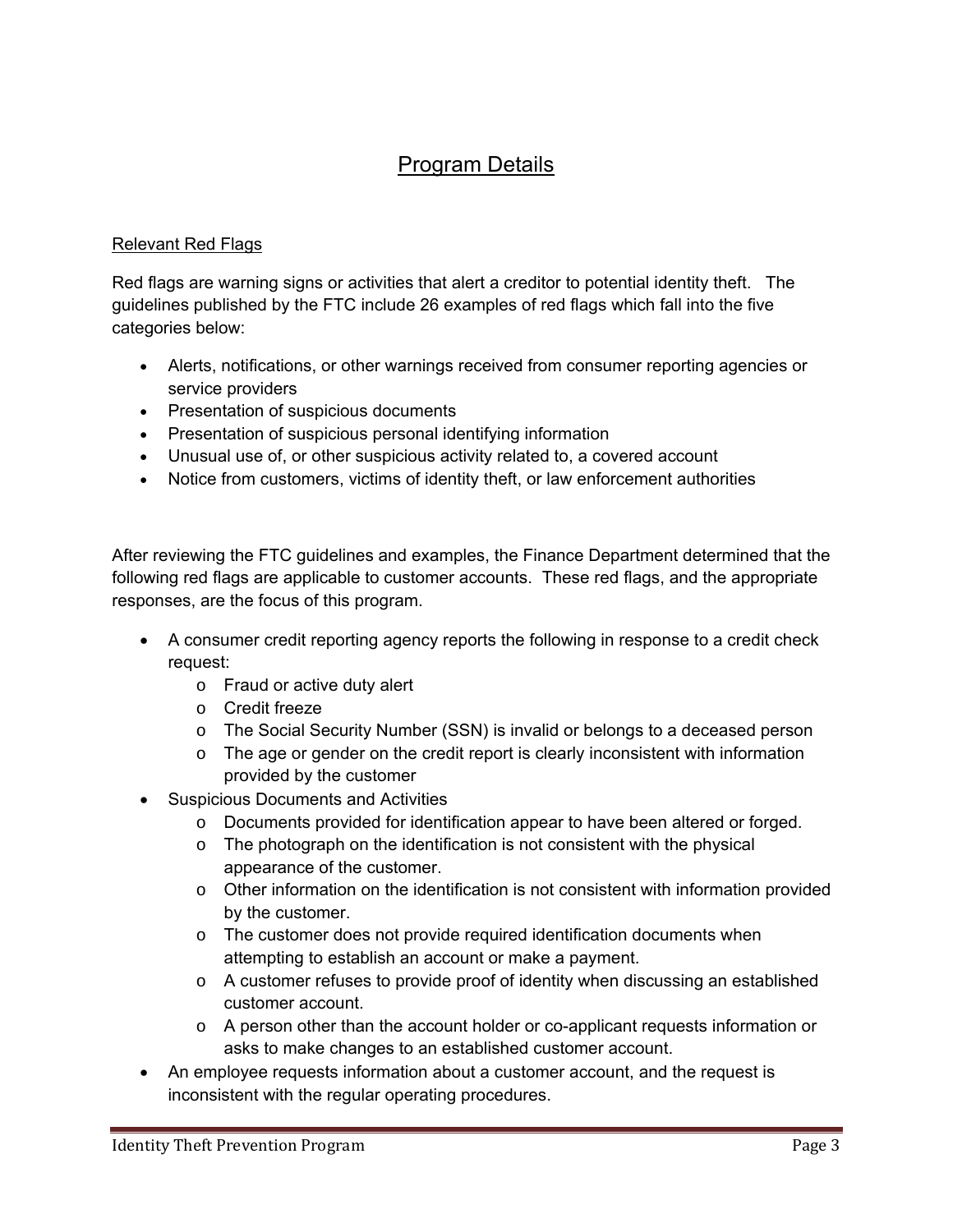- A customer notifies the Finance Department of any of the following activities:
	- o Customer statements are not being received
	- o Unauthorized changes to a customer account
	- o Unauthorized charges on a customer account
	- o Fraudulent activity on the customer's bank account or credit card that is used to pay customer charges
- The Finance Department is notified by a customer, a victim of identity theft, or a member of law enforcement that an account has been opened for a person engaged in identity theft.

#### Detecting and Responding to Red Flags

Red flags will be detected as Mojave Water Agency employees interact with customers and any credit reporting agency. An employee will be alerted to these red flags during the following processes:

• Establishing a new customer account: When establishing a new account, a customer is asked to provide a SSN so that the Agency can run a credit check. Reports from the credit reporting agency may contain red flags.

**Response:** Do not establish the customer account. Ask the customer to appear in person and provide a government-issued photo identification. A deposit may also be required in order to establish service.

 Reviewing customer identification in order to establish an account, process a payment, or enroll the customer in the automatic bank draft (ABD) program: The Agency may be presented with documents that appear altered or inconsistent with the information provided by the customer.

**Response:** Do not establish the customer account or accept payment until the customer's identity has been confirmed.

• Answering customer inquiries on the phone, via email, and at the counter: Someone other than the account holder or co-applicant may ask for information about a customer account or may ask to make changes to the information on an account. A customer may also refuse to verify their identity when asking about an account.

 **Response:** Inform the customer that the account holder or the co-applicant must give permission for them to receive information about the customer account. Do not make changes to or provide any information about the account.

• Processing requests from Mojave Water Agency employees: Employees may submit requests for information that are inconsistent with the regular operating procedures.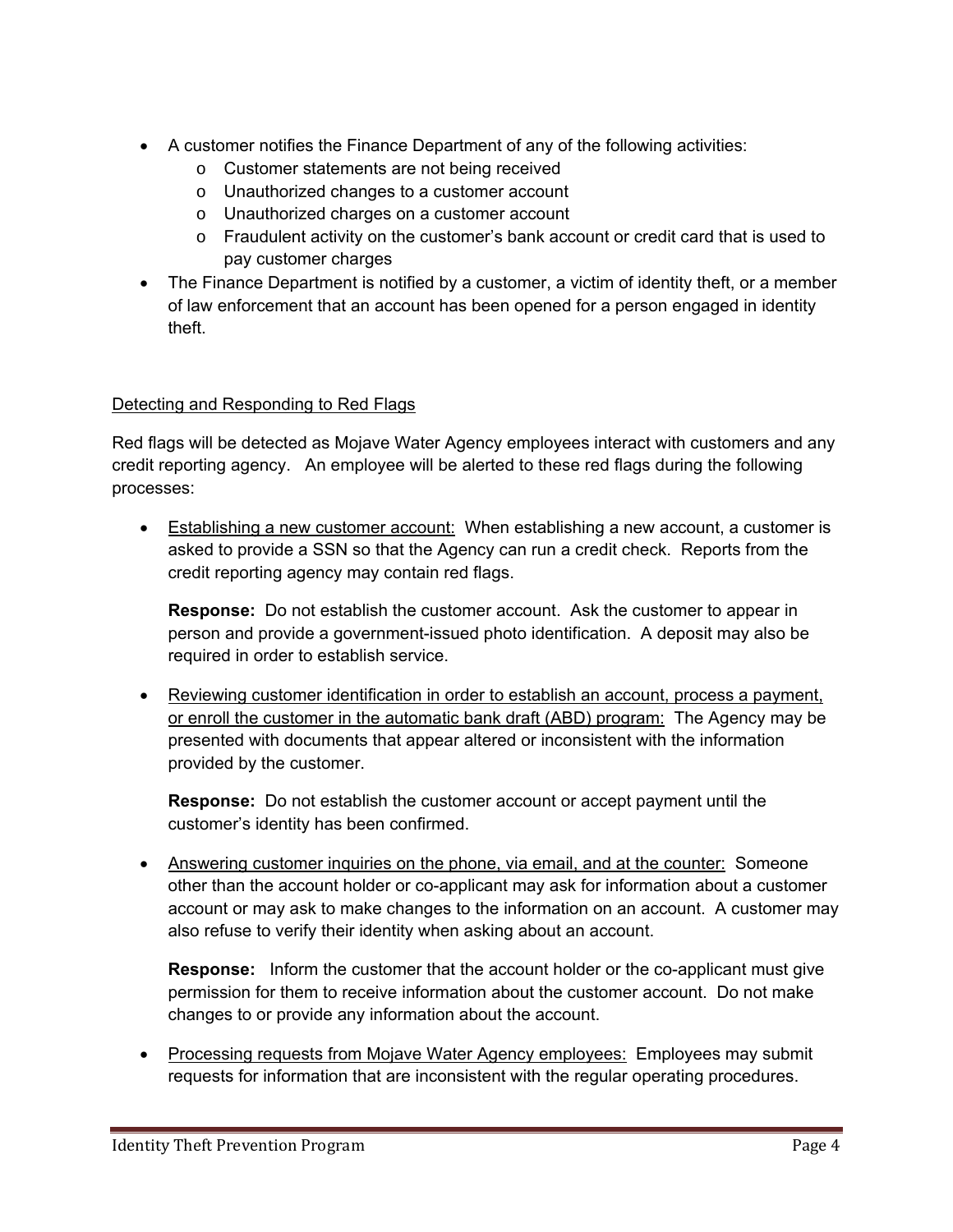**Response:** All requests for customer account access will be directed to the Finance Department. All other requests for information should be reviewed to ensure that they do not violate any part of the Privacy Policy. Requests that are inconsistent with the policy will be denied.

 Receiving notification that there is unauthorized activity associated with a customer account: Customers may call to alert the Agency about fraudulent activity related to their account and/or the bank account or credit card used to make payments on the account.

**Response:** Verify the customer's identity, and notify the Finance Department immediately. Take the appropriate actions to correct the errors on the account, which may include:

- o Assisting the customer with deactivation of their payment method
- o Updating personal information on the utility account
- o Updating the mailing address on the utility account
- o Updating account notes to document the fraudulent activity
- o Adding a password to the account
- o Notifying and working with law enforcement officials
- Receiving notification that a customer's account has been established for a person engaged in identity theft.

**Response:** These issues should be escalated to the Chief Financial Officer immediately. The claim will be investigated, and appropriate action will be taken to resolve the issue as quickly as possible.

#### Additional procedures that help to protect against identity theft include:

- The Finance Department will investigate ways to reduce the number of paper receipts generated during credit card payment processing when available.
- The Finance Department will ensure that service providers that receive and process customer billing information have programs in place to detect and prevent identity theft.